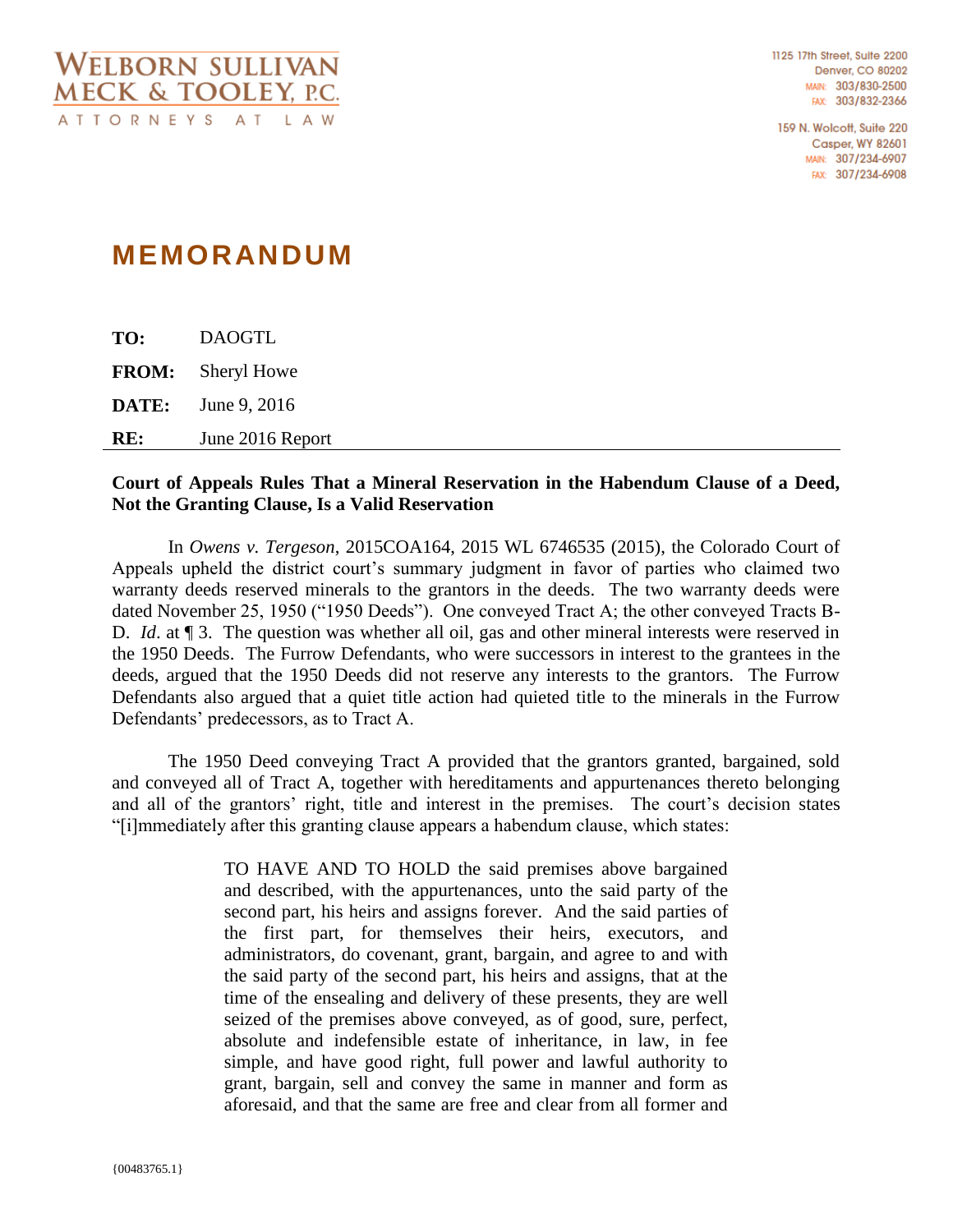other grants, bargains, sales, liens, taxes, assessments and encumbrances of whatever kind or nature soever. *except reserving all oil, gas and other minerals and the right to use so much of the surface as is necessary to develop, produce and care for the same; also 1950 taxes;* and the above bargained premises in the quiet and peaceable possession of the said party of the second part, his heirs and assigns against all and every person or persons lawfully claiming or to claim the whole or any part thereof, the said parties of the first part shall and will WARRANT AND FOREVER DEFEND."

(Enlarged font in original.) (Emphasis added). *Id.* at ¶ 13.

The deed conveying Tracts B-D contained virtually identical language, but also included after the mineral reservation language "also except a 1/128 royalty interest to second party." *Id.* at ¶ 14.

The Furrow Defendants argued that, where the provisions of a "granting clause" and those of "a warranty (or habendum) clause" conflict, the provisions of the granting clause (here, reserving no mineral interests) must prevail. *Id.* at ¶ 18. The court stated this was the common law view endorsed by the court in *Million v. Botefur*, 90 Colo. 343, 345, 9 P.2d 284, 284 (1932). However, the court noted that in *Mitchell v. Espinosa*, 125 Colo. 267, 243 P.2d 412 (1952), the supreme court rejected that rule in favor of the more modern view that the overall intent from the deed considered as a whole should control. *Id.* at ¶ 18.

The court of appeals noted that this evolution in the law has occurred in other jurisdictions as well and reviewed several decisions from other states. *Id.* at ¶ 19. The court also quoted a statement that a clear and special designation of the estate conveyed will prevail over conflicting but merely general or formal language and that this principle "is most significantly illustrated by the cases of deeds prepared on printed forms in such manner that the formal expressions of the forms conflict with words specifically inserted to indicate the real intent." W. W. Allen, Annotation, *Conflict Between Granting and Habendum Clauses as to Estate Conveyed,* 58 A.L.R.2d 1374, § 2 (1958) (footnote omitted). *Id.* at ¶ 20.

The court of appeals found that the facts in the instant case closely parallel those in *Mitchell v. Espinosa*, in that the mineral reservation is only in the habendum clause and the deed appears to be a printed form of warranty deed with the reservation language added. *Id.* at ¶ 22. The court of appeals determined that the 1950 Deeds unambiguously reserved the mineral rights to the plaintiffs' predecessors in interest (the grantors in the 1950 Deeds). *Id.* at ¶ 23.

The Furrow Defendants had argued that there was a distinction between a granting clause and a warranty clause and relied on *O'Brien v. Village Land Co.*, 794 P.2d 246, 251 (Colo. 1990). The court of appeals in this case found that reliance on *O'Brien* was misplaced because the habendum clause in the 1950 Deeds is not a warranty clause. *Id.* at ¶ 25. The court found that the clauses containing the reservation in the 1950 Deeds begin "TO HAVE AND TO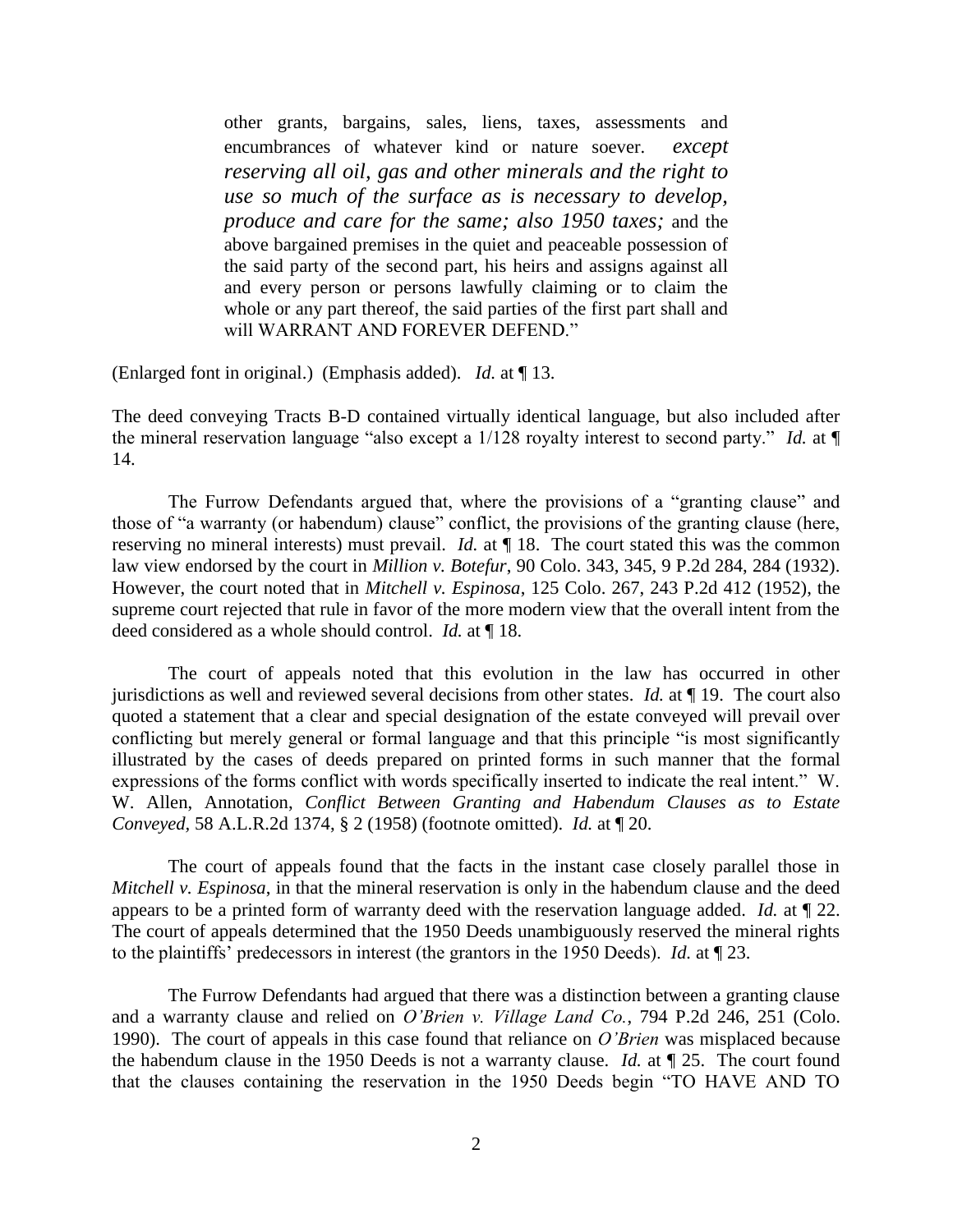HOLD" and contain the reservation and that such clauses are typically classified as habendum clauses, rather than as mere warranty clauses. *Id.* at ¶ 27.

There had been a quiet title action in 1973 affecting Tract A. The district court held that the 1973 action was void because of inadequate service of process on the Gadbois, who were the plaintiffs' predecessors in interests. The Gadbois had been served only by publication in the 1973 title action. *Id.* at ¶ 30. The court of appeals found that a search of the Weld County records would have revealed the 1950 Deeds which listed the Gadbois' address as "Tulsa, Oklahoma" and a 1960 oil and gas lease which listed a specific street address in Tulsa for the Gadbois. *Id.* at  $\P$  47, 48. The court held that under the circumstances, the district court properly concluded that, because Brown had failed to exercise due diligence in determining the Gadbois' whereabouts, his attempt to serve them via publication was invalid and the judgement against them was void. *Id.* at ¶ 52.

This decision is interesting to title attorneys because it confirms the trend of the court to interpret deeds as a whole to determine the parties' intent.

# **Tax Deed Issued by Treasurer without Diligent Inquiry for Purposes of Notice is Voidable and District Court Properly Invalidated the Tax Deed**

In *Sandstrom v. Solen*, 2016 COA 29, 2016 WL 736283, \_\_\_ P.3d \_\_\_ (2016), the Colorado Court of Appeals found that a tax deed purportedly covering a 50% mineral interest was invalid, because the treasurer had not conducted a diligent inquiry for purposes of giving notice prior to issuance of the tax deed.

This case involved a 50% mineral interest in lands in Arapahoe County. The 50% mineral interest had been severed from the surface estate and was separately assessed by the Arapahoe County assessor's office as a parcel beginning in 1972. The owner of the 50% mineral interest died, the mineral interest was transferred to one person and a trustee, and the trustee later conveyed its interest to another person. At that point, the 50% mineral interest was owned by Gregory Solen (1/4 mineral interest) and Patti Ibbotson (1/4) mineral interest. The deed to Patti Ibbotson was recorded with the clerk and recorder, but the assessor's records were not updated to reflect her interest. The treasurer was billing the parcel by mailing tax bills only to Gregory Solen.

The taxes on the parcel were unpaid from 2004 through 2007. Toby Bradford purchased the 2004 tax lien and applied for a tax deed on the parcel on August 30, 2008. The treasurer sent notice to Solen of the application for tax deed but did not obtain title work or check the county clerk and recorder's records. On February 6, 2009, a tax deed was issued. In 2013, the treasurer was notified by an oil and gas lessee of Ibbotson's that she claimed ownership in the parcel. On August 26, 2013, the treasurer issued and recorded a declaration of invalid treasurer's deed. In December 2013, the treasurer filed an action seeking a declaratory judgment that the declaration of invalid treasurer's deed was a valid document, thereby cancelling title in Bradford. The district court found the treasurer's deed was void and invalid.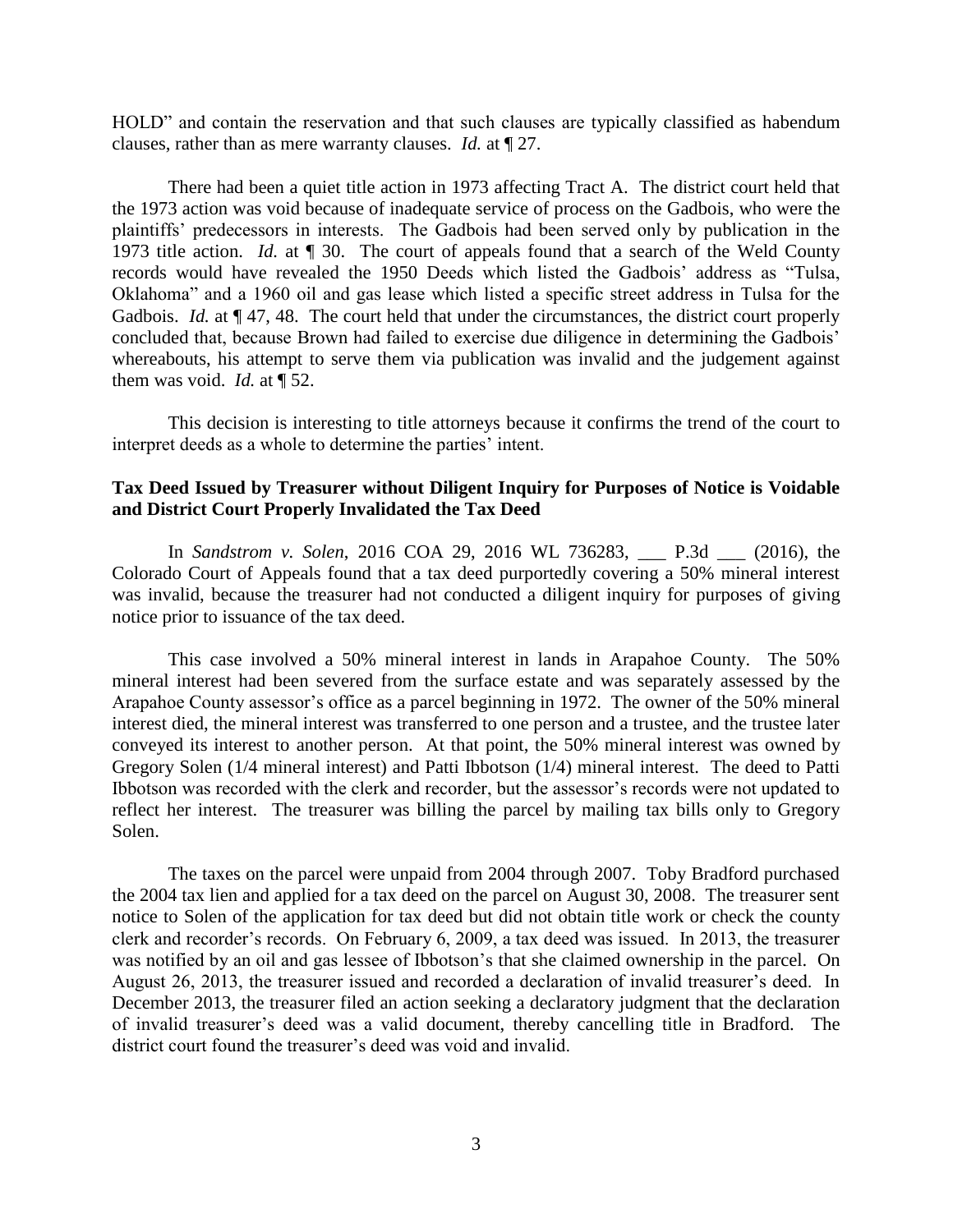The court of appeals affirmed the district court's decision, but on somewhat different grounds. The court cites the portion of the tax statutes stating that a condition precedent to a tax deed requires that before any purchaser is entitled to a deed for the land, the treasurer shall serve a notice of the purchase on all persons having an interest or title of record in or to the land if, upon diligent inquiry, the residence of such persons can be determined. § 39-11-128, C.R.S. The court addressed a 2010 Colorado Supreme Court decision, *Lake Canal Reservoir Co. v. Beethe,* 227 P.3d 882 (Colo. 2010), holding that a tax deed is voidable, not void, for failure to conduct diligent inquiry. The court of appeals found that the tax deed issued to Bradford was voidable for failure to provide Ibbotson with notice. The tax deed is voidable in these circumstances because failure to provide sufficient notice pertains to the manner in which the treasurer's authority was exercised. A tax deed is void only when the taxing entity has no jurisdiction or authority to issue the deed. Here, the court found that it was undisputed that the action was commenced within the applicable statute of limitations and that the district court correctly found the tax deed was invalid.

Bradford also argued that the assessor should have separately assessed Solen's and Ibbotson's severed mineral interests and that because Solen received notice of the outstanding taxes and the request for the tax deed, Solen was estopped from challenging Bradford's title under the tax deed. The court of appeals disagreed and found that the assessor is not required to separately assess each severed mineral interest. Further, since Ibbotson and Solen owned as cotenants, either could have redeemed the interest for the benefit of both, under the law of cotenancy. The record showed that Ibbotson was willing and ready to redeem. Thus, the court found that the district court had been correct in invalidating the tax deed as to the full 50% mineral interest.

#### **Cities' Fracking Bans Struck Down**

In *City of Longmont v. Colorado Oil and Gas Association*, 2016 CO 29, 2016 WL 1757509, the Colorado Supreme Court ruled that the City of Longmont's ban on hydraulic fracturing ("fracking") and on storage of wastes created in connection with fracking is invalid and unenforceable, because it operationally conflicts with applicable state law. The court affirmed the order of the district court of Boulder County, Colorado, which had entered summary judgment in favor of the three plaintiffs in the case: Colorado Oil and Gas Association, Colorado Oil and Gas Conservation Commission, and Top Operating Company.

The court noted that the virtues and vices of fracking are hotly contested, but that the court was not required by the case to weigh in on these differences of opinion, much less to try to resolve them. *Id.* ¶ 2. Instead, the court addressed whether the City of Longmont's bans on fracking and the storage of disposable fracking waste within its city limits are preempted by state law. *Id.*

In the fall of 2012, the residents of Longmont, a home-rule municipality, voted to add Article XVI to Longmont's home-rule charter. Article XVI provides:

> It shall hereby be the policy of the City of Longmont that it is prohibited to use hydraulic fracturing to extract oil, gas or other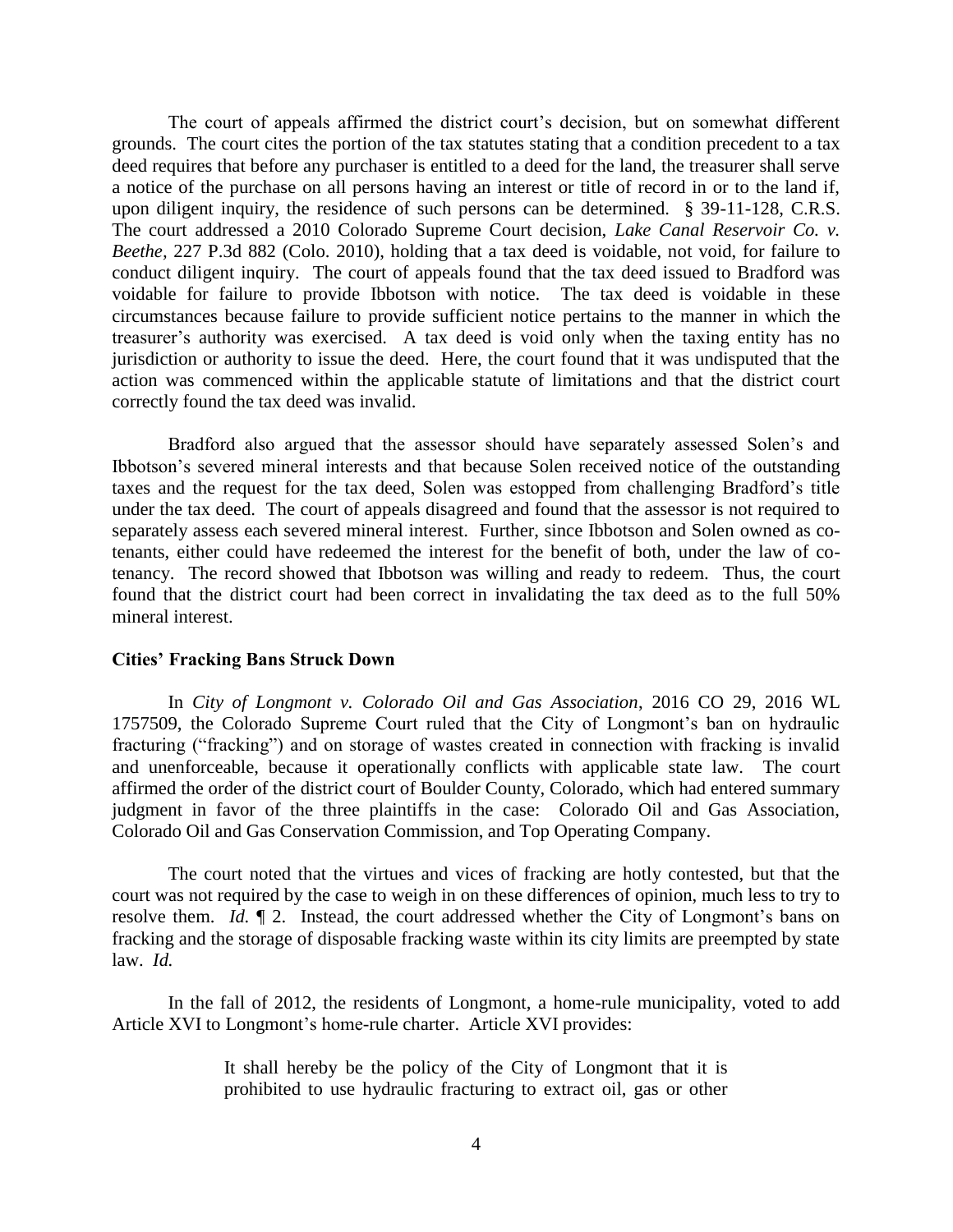hydrocarbons within the City of Longmont. In addition, within the City of Longmont, it is prohibited to store in open pits or dispose of solid or liquid wastes created in connection with the hydraulic fracturing process, including but not limited to flowback or produced wastewater and brine.

## *Id.* ¶ 4.

The court acknowledged that some of its prior preemption cases are confusing. *Id.* ¶ 12. The court clarified two areas of preemption law. The opinion clarifies that the question of whether a matter is one of statewide, local, or mixed state and local concern is separate and distinct from the question of whether a conflict exists between state and local law. The opinion also clarifies that the preemption analysis requires the court to assess the interplay between the state and local regulatory schemes and that in virtually all cases, this analysis will involve a facial evaluation of the respective regulatory schemes, not a factual inquiry as to the effect of those schemes "on the ground." *Id.* ¶ 15.

Longmont is a home-rule city. The Colorado Constitution recognizes the sovereignty of home-rule cities and includes a provision that the people of each city or town have the power to make a city charter which shall extend to all its local and municipal matters. "Such charter and the ordinances made pursuant thereto in such matters shall supersede within the territorial limits and other jurisdiction of said city or town any law of the state in conflict therewith." Colo. Const. art. XX, § 6. *Id.* ¶ 16. In matters of local concern, a home-rule ordinance supersedes a conflicting state statute. *Id.* ¶ 17. In contrast, when a home-rule ordinance conflicts with state law in a matter of either statewide or mixed state and local concern, the state law supersedes that conflicting ordinance. *Id.* ¶ 18.

The court found that Article XVI of Longmont's charter involves a matter of mixed state and local concern. The court stated that many operators have determined that fracking is necessary to ensure the productive recovery of oil and gas and that for these operators, banning fracking would result in less than optimal recovery and a corresponding waste of oil and gas. *Id.* ¶ 23. The court noted that such a ban could adversely impact the correlative rights of the owners of oil and gas interests in a common source or pool by exaggerating production in areas in which fracking is permitted while depressing production within Longmont's city limits. The court stated that Longmont's fracking ban could result in uneven and potentially wasteful production of oil and gas from pools that underlie Longmont but that extend beyond its city limits. *Id.* The court concluded that the state's interest in the efficient and fair development of oil and gas resources in the state suggests that Longmont's fracking ban implicates a matter of statewide concern. *Id.* ¶ 24. The court found that Longmont's ban would inhibit the efficient development of oil and gas resources. *Id.* ¶ 25. For these reasons, the court concluded that the need for statewide uniformity favors the state's interest in regulating fracking. *Id.* ¶ 26.

Another factor the court considered is the extraterritorial impact of the local regulation, or a "ripple effect that impacts state residents outside the municipality." *Id.* ¶ 27. The court cited an earlier Colorado case that found a drilling ban in a city could result in increased production costs, and render the total drilling operation economically unfeasible. *Id.* ¶ 27. The court stated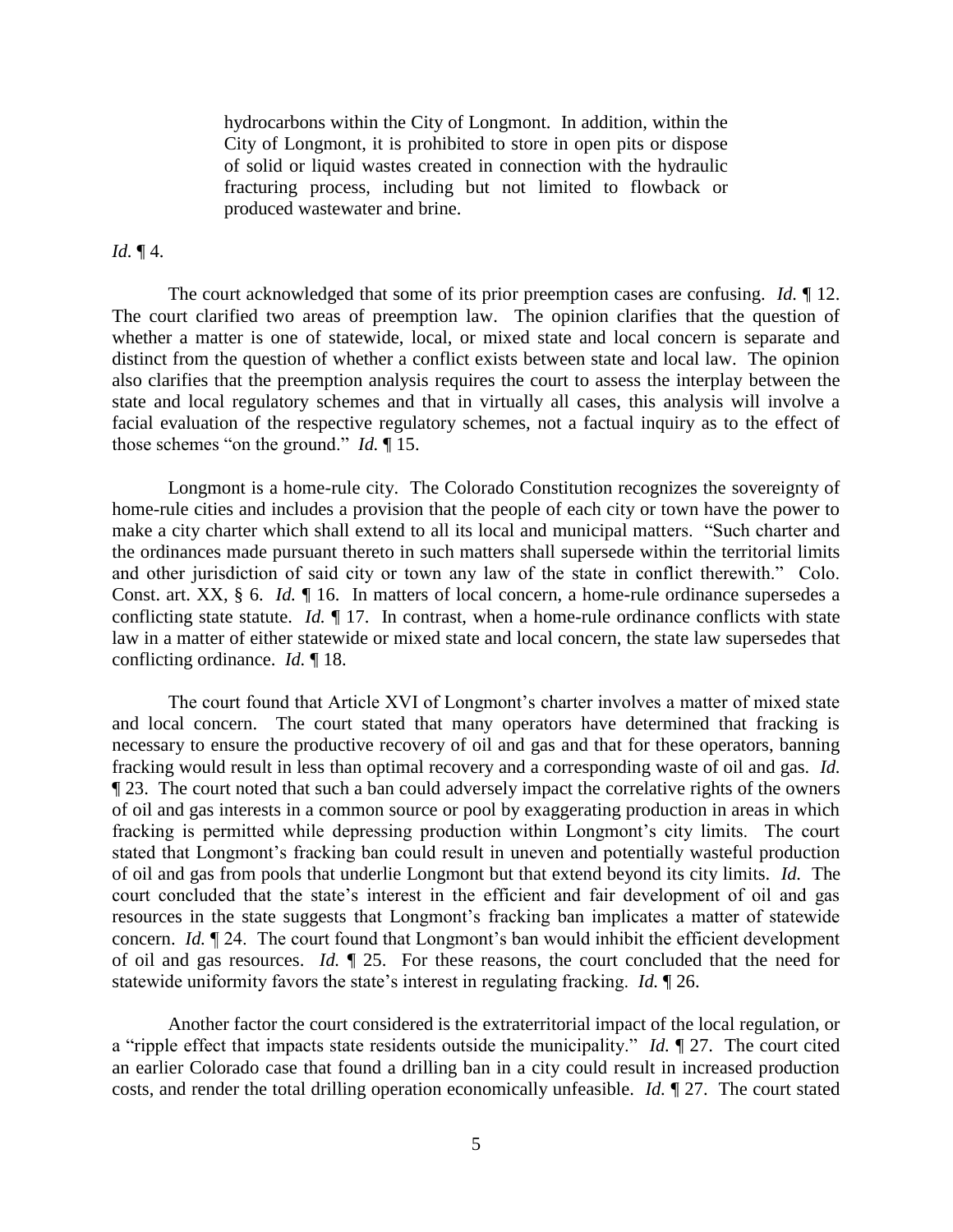that Longmont's fracking ban, which limits fracking to those parts of a pool outside city limits, likewise increases the cost of producing oil and gas and reduces royalties. The court noted that Longmont's fracking ban might create a "ripple effect" across the state by encouraging other municipalities to enact their own fracking bans, which could ultimately result in a de facto statewide ban. The court concluded that the extraterritorial impact factor also weighs in favor of the state's interest in fracking. *Id.* ¶ 28.

Two other factors in the analysis, whether the state or Longmont had traditionally regulated fracking and the fourth factor, whether the Colorado Constitution commits the matter to either state or local regulation, did not suggest either a statewide or purely local concern. The court noted that state control of oil and gas development and production began in 1915, and home-rule cities are authorized to control land use through zoning. *Id.* ¶ 29. Based on the four factors, the court concluded that Article XVI involves a matter of mixed state and local concern. *Id.* ¶ 31.

The court found the state law preempted Article XVI due to operational conflict between them. The court stated it will "analyze an operational conflict by considering whether the effectuation of a local interest would materially impede or destroy a state interest, recognizing that a local ordinance that authorizes what state law forbids or that forbids what state law authorizes will necessarily satisfy this standard." *Id.* ¶ 42.

The State of Colorado's interest in oil and gas development is expressed in the Oil and Gas Conservation Act, §§ 34-60-101 to -130, C.R.S. (2015), and the regulations promulgated thereunder by the Colorado Oil and Gas Conservation Commission ("Commission"). *Id.* ¶ 50. The court quoted the Act which provides "[i]t is the intent and purpose of this article to permit each oil and gas pool in Colorado to produce up to its maximum efficient rate of production, subject to the prevention of waste, consistent with the protection of public health, safety, and welfare, including protection of the environment and wildlife resources, and subject further to the enforcement and protection of the coequal and correlative rights of the owners and producers of a common source of oil and gas, so that each common owner and producer may obtain a just and equitable share of production therefrom." § 34-60-102(1)(b), C.R.S. (2015). *Id.* ¶ 50. The court cited several rules by the Commission that pertain to fracking and stated that the Oil and Gas Conservation Act and the Commission's pervasive rules and regulations "convince us that the state's interest in the efficient and responsible development of oil and gas resources includes a strong interest in the uniform regulation of fracking." *Id.* ¶ 53. The court concluded that by prohibiting fracking and the storage and disposal of fracking waste, Article XVI materially impedes the effectuation of the state's interest. *Id.* ¶ 54. The court therefore held that state law preempts Article XVI. *Id.* ¶ 54. The court upheld the district court order enjoining Longmont from enforcing Article XVI. *Id.* ¶ 3.

In *City of Fort Collins v. Colorado Oil and Gas Association*, 2016 CO 28, 2016 WL 157630, the Colorado Supreme Court held that Fort Collins' five-year moratorium on fracking and the storage of fracking waste within the city is a matter of mixed state and local concern, that the moratorium operationally conflicts with the effectuation of state law, and that the moratorium is preempted by state law and is invalid. The reasoning in the *Fort Collins* case is very similar to that in the *Longmont* case discussed above. Fort Collins is also a home-rule city and in an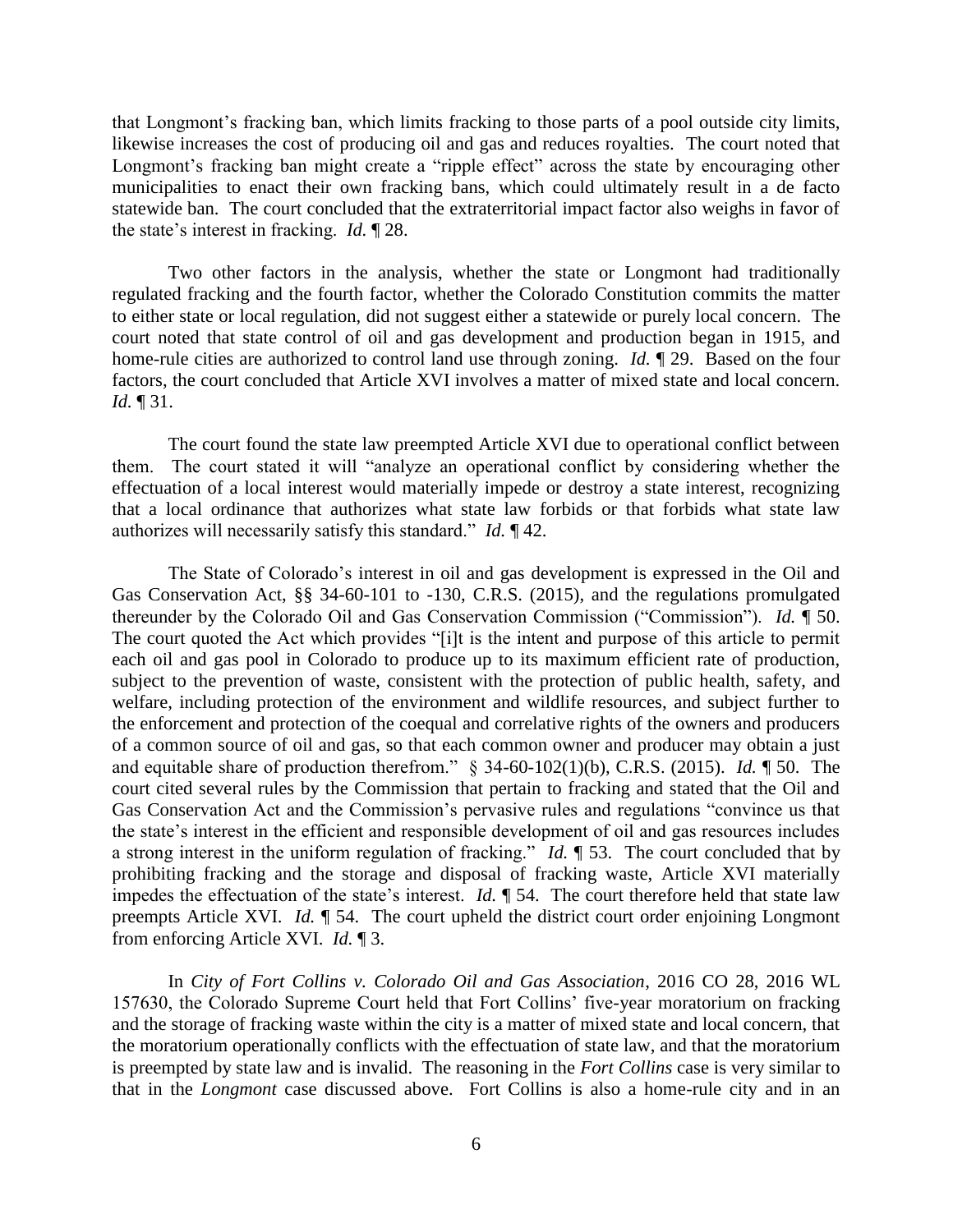election held on November 5, 2013, the citizens of Fort Collins voted in favor of a citizeninitiated ordinance placing a moratorium on hydraulic fracturing and the storage of its waste products within the City of Fort Collins or on lands under its jurisdiction for a period of five years, in order to fully study the impacts of this process on properties, property values and human health. *Id.* ¶ 3.

The court found that Fort Collins' fracking moratorium renders the state's statutory and regulatory scheme superfluous, at least for a lengthy period of time, because it prevents operators who abide by the Commission's rules and regulations from fracking until 2018. The court concluded that the moratorium materially impedes the effectuation of the state's interest in the efficient and responsible development of oil and gas resources. *Id.* ¶ 30. The court distinguished a prior Colorado case involving a moratorium (not involving oil and gas development) by noting that Fort Collins' moratorium freezes a practice that has come to be prevalent across the state, so rather than maintaining the status quo, Fort Collins' moratorium substantially disrupts it. *Id.* 1 34. Also, the court found that the fracking moratorium for five years was different in kind from a brief moratorium. *Id.* ¶ 35. The court determined that Fort Collins' moratorium is not merely a regulation and that it is a prohibition that lasts for five years. *Id.*  $\parallel$  37. Thus, the court found that Fort Collins' five-year moratorium operationally conflicts with the Oil and Gas Conservation Act and the rules and regulations promulgated pursuant thereto and that the Act preempts Fort Collins' moratorium. *Id.* ¶ 39. The court stated it expresses no view as to the propriety of a moratorium of materially shorter duration. *Id.* ¶ 40.

## **Transportation Costs after the First Commercial Market Must be Reasonable, But Need Not Enhance Value, To Be Deductible from Royalty Payments**

In *Lindauer v. Williams Production RMT Company*, 2016 COA 39, 2016 WL 908452, the Colorado Court of Appeals held that transportation costs beyond the first commercial market need not enhance the value of the gas, such that actual royalty revenues increase in proportion to those costs, to be deductible from royalty payments. *Id.* ¶ 53. The plaintiffs claimed that Williams Production RMT Company n/k/a WPX Energy Rocky Mountain, LLC ("WPX") improperly deducted transportation costs incurred beyond the first commercial market in calculating royalties on natural gas in certain months from July 2000 to July 2008. *Id.* ¶ 4. The district court had entered judgment in the plaintiffs' favor after a bench trial. *Id.* ¶ 2. The court of appeals reversed and remanded the district court's decision with directions to enter judgment in favor of WPX. *Id.* ¶ 2.

This case involves gas produced from the Piceance Basin. WPX paid the cost to transport natural gas from the wellhead to the point of sale, including compression, gathering and processing the gas at a plant. WPX did not deduct any of these costs incurred before the gas reached the tailgate of the processing plant from the royalties paid to plaintiffs. *Id.* ¶ 5. The court found there is a commercial market for gas at or near the tailgate in the Piceance Basin, but WPX sold some of the gas in downstream markets where higher prices are sometimes available. WPX entered into long-term contracts with pipeline companies to reserve capacity on the mainline pipelines to transport the gas from the tailgate to the downstream markets. *Id.* ¶ 6.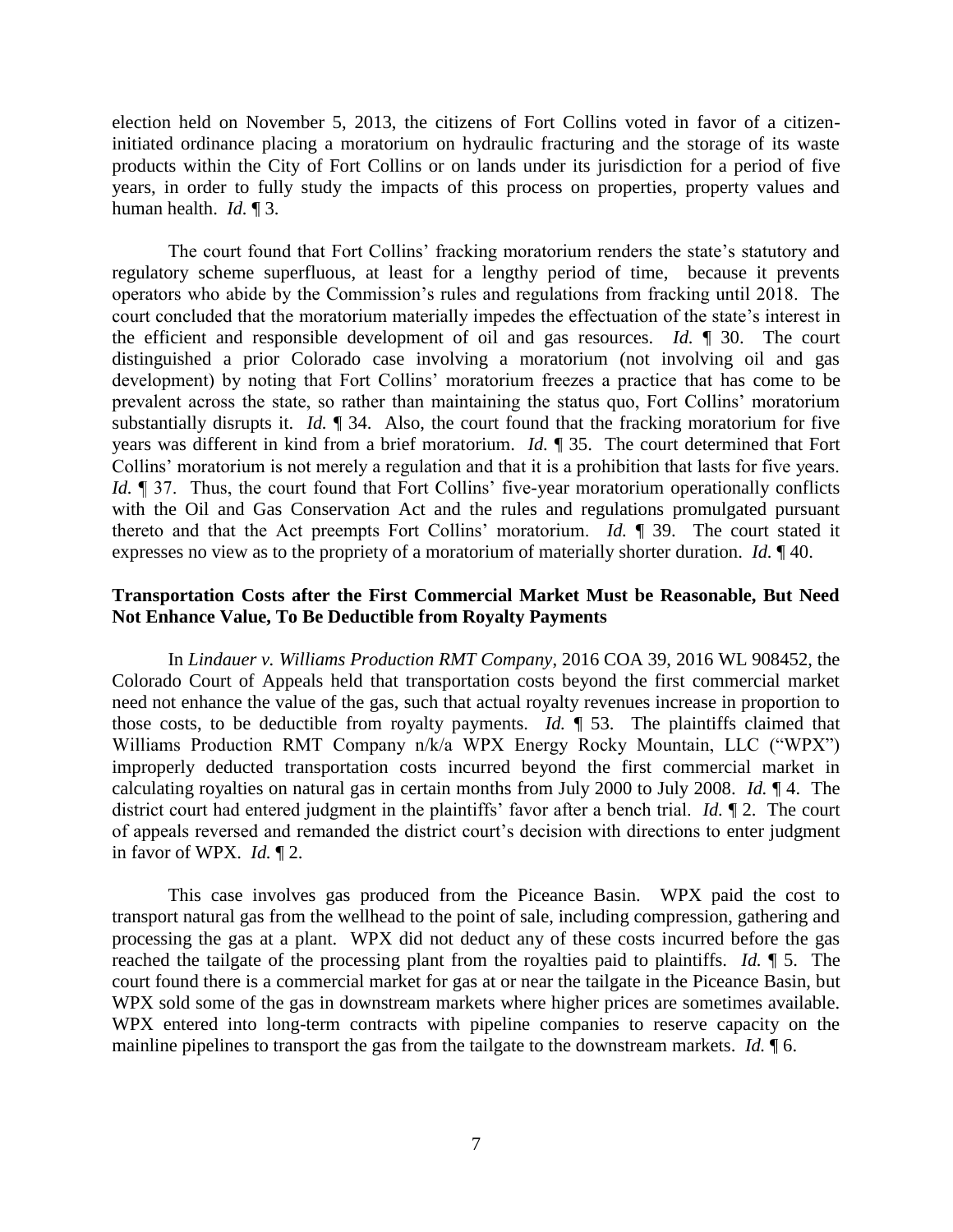There were two types of charges in the downstream transportation charges: a demand charge paid to reserve space on the mainline pipeline and a commodity charge paid per unit volume actually shipped. The first charge, the "demand charge," is paid by WPX whether or not it uses the pipeline to ship gas, but WPX deducted the demand charges from plaintiffs' royalties only in months where gas is shipped. *Id.* ¶ 7. WPX deducts the commodity charges before paying royalties. *Id.* The parties agreed that the tailgate at the processing plant is the first commercial market for the gas. *Id.* ¶ 8.

The court reviewed both *Garman v. Conoco Inc.,* 886 P.2d 652 (Colo. 1994) and *Rogers v. Westerman Farm Co.*, 29 P.3d 887 (Colo. 2001) and concluded that the cases do not require post-marketability transportation costs to meet the enhancement test in order to be deducted from royalty payments. *Id.* ¶ 18. The enhancement test refers to proof that actual royalty revenues increase in proportion to the costs assessed against the royalties. *Id.* ¶ 9.

The court reviewed language from *Garman* and concluded that *Garman* required transportation costs for gas that is already marketable to be reasonable, but did not require that such costs must also increase royalty revenues. *Id.* ¶ 29. The court indicated *Garman* requires enhancement in order for certain processing costs to be deductible, but does not require postmarketability transportation costs to meet the enhancement test to be deductible. *Id.* ¶ 27, 30.

The court also discussed the *Rogers* case and stated that the court was not persuaded that the *Rogers* court intended to extend the enhancement test to include transportation costs incurred by lessees to move gas to downstream markets. Rather, the court interpreted language in *Rogers* to refer to "certain processing costs" that enhance the value of marketable gas, being the same category of costs to which *Garman* applied the enhancement test. *Id.* ¶ 33.

The court also concluded that other considerations militate against requiring transportation costs to meet the enhancement test. *Id.* ¶ 43. The court noted that imposing an enhancement requirement on transportation costs, particularly on a month-by-month basis, ignores the commercial realities of the marketplace. *Id.* ¶ 44. The court stated that an enhancement test which compared gas prices in downstream markets to those in the Piceance Basin does not account for the significant increase in the volume of gas produced from the wells as a result of downstream marketing. Also, operators must invest in long-term transportation contracts to guarantee access to downstream markets and to obtain higher downstream prices. *Id.*  $\parallel$  45, 46. WPX had shown that plaintiffs received over \$6,000,000 in additional royalty revenues over the eight-year period that they would not have received had the gas been sold locally. In rejecting the plaintiffs' claims, the court found that a rule that allowed WPX to deduct transportation costs based solely on a month-by-month comparison of prices would give plaintiffs a "free ride" by allowing them to enjoy the long-term benefits of WPX's downstream marketing strategy in certain months, while avoiding paying their proportionate share of the costs in other months. *Id.* ¶ 49.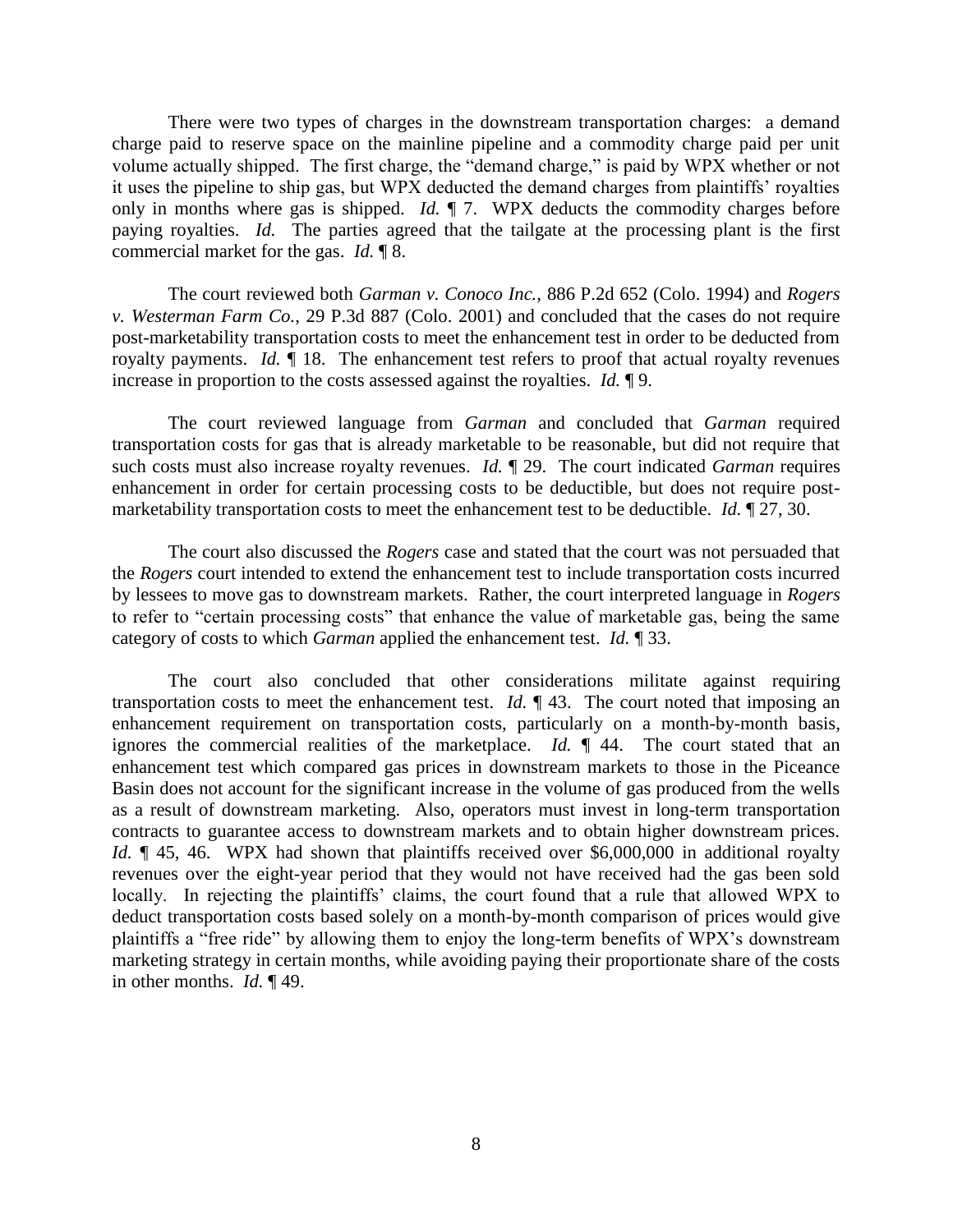## **COGCC Issues New Rules Regarding Large Facilities in Urban Mitigation Areas and Requiring Operators to Share Additional Information with Municipalities**

Several new rules and rule revisions were adopted by the Colorado Oil and Gas Conservation Commission ("COGCC" or "Commission") at a hearing in January, 2016. This rulemaking was effective March 16, 2016. The rulemaking arose out of two recommendations from Governor Hickenlooper's Oil and Gas Task Force. The Governor formed the task force under a deal reached in August of 2014 which included agreements to take four different proposed ballot initiatives off the November, 2014 ballot. Recommendations 17 and 20 from the Governor's Oil and Gas Task Force pertain to coordination between operators and local governments relating to siting large scale facilities in urban mitigation areas and long-term planning for oil and gas locations.

The new rules define a Large UMA Facility to mean "any Oil and Gas Location proposed to be located in an Urban Mitigation Area and on which: (1) the operator proposes to drill 8 or more new wells; or (2) the cumulative new and existing on-site storage capacity for produced hydrocarbons exceeds 4,000 barrels." Urban Mitigation Area was already defined in the COGCC rules, 100 Series, prior to this new rulemaking, to mean an area where (A) At least twenty-two (22) Building Units or one (1) High Occupancy Building Unit (existing or under construction) are located within a 1,000' radius of the proposed Oil and Gas Location; or (B) At least eleven (11) Building Units or one (1) High Occupancy Building Unit (existing or under construction) are located within any semi-circle of the 1,000' radius mentioned in (A) above.

Rule 305A requires an operator proposing a Large UMA Facility to deliver a written Notice of Intent to Construct a Large UMA Facility not less than 90 days prior to initiating the Form 2A process with the Commission and before the operator has finalized a specific location with the Surface Owner. The Notice is to be delivered to the local government with land use authority over the proposed location of a Large UMA Facility and the Surface Owner of the lands on which a Large UMA Facility is proposed. Rule 305A.b. requires the Notice to include a description and depiction of the proposed Oil and Gas Location and the planned facilities; a description of the siting rationale for proposing to locate the facility within the Urban Mitigation Area, including a description of other sites considered and the reasons such alternative sites were rejected; and an offer to consult with the local government with land use authority over the proposed location to seek agreement regarding siting the Large UMA Facility, considering alternative locations and potential best management practices.

The local government with land use authority over the proposed Large UMA Facility has 30 days to accept in writing an operator's offer to consult. Rule 305A.c. sets forth requirements of the consultation process, including that the Surface Owner will be invited to participate; the Director will participate at the request of either the local government or the operator; if the local government and operator are unable to reach agreement, the operator shall offer in writing to engage in mediation with the local government; if the local government agrees to mediation, the operator and local government shall jointly select a mediator or mediators, equally share the cost of mediation, and upon selection of a mediator(s), the mediation shall conclude within 45 days unless the parties agree to an extension of time; and the Director is not a party to the mediation, but at the request of either the local government or the operator, the Director shall provide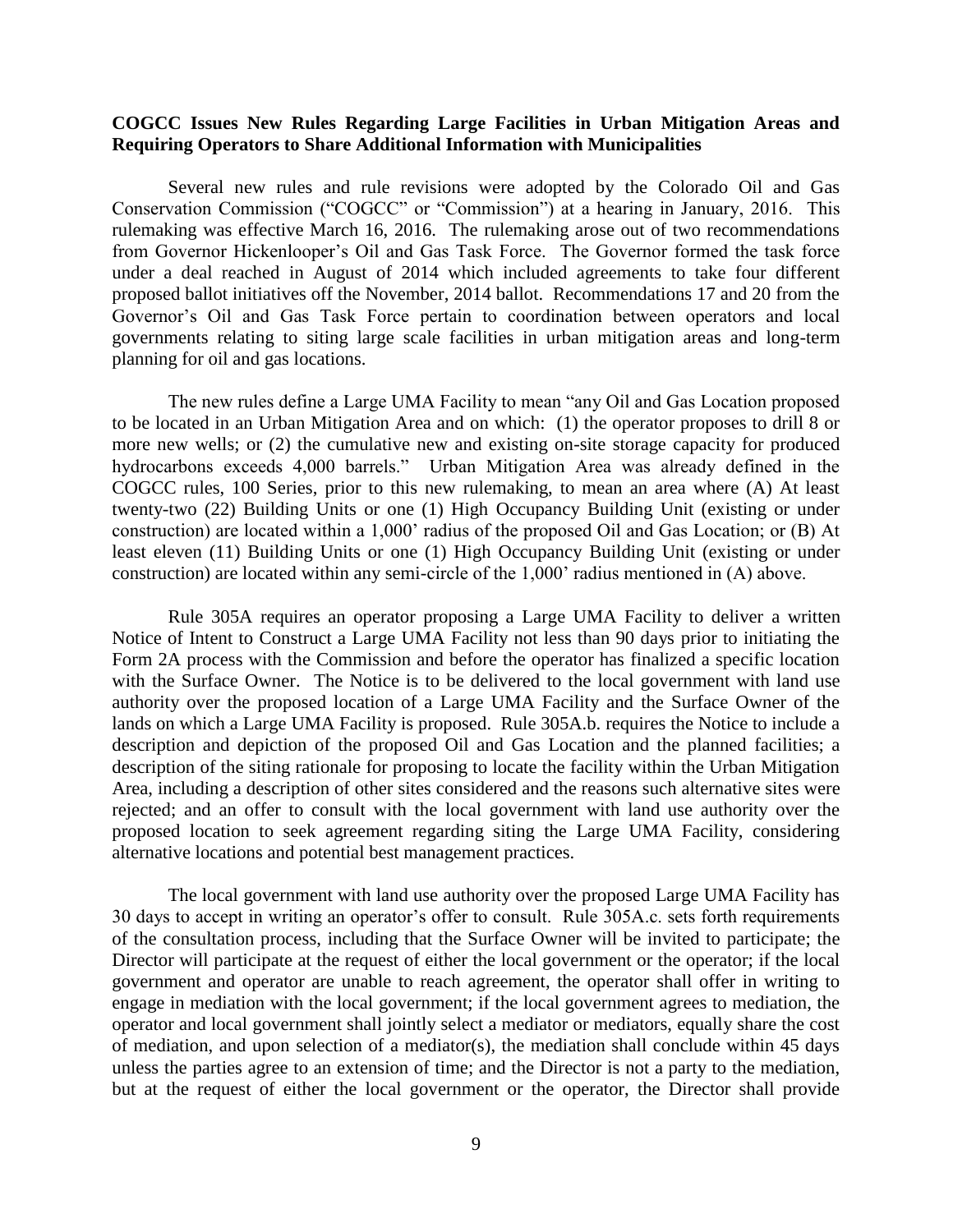technical assistance to the parties or the mediator to the extent the Director is able. Rule 305A.d. provides that within 30 days of receiving the Notice of Intent to Construct a Large UMA Facility, the Surface Owner may request a meeting with the operator and Director regarding siting of the Large UMA Facility, and the Director will schedule the meeting.

Rule 305A.e. provides several exceptions to the Large UMA Facility notification and consultation process, including that the local government with land use authority has opted out of the Rule 305A notification and consultation processes; the operator and local government with land use authority have an existing agreement regarding siting of oil and gas locations and the proposed Large UMA Facility is within the scope of the agreement; the Large UMA Facility is proposed to be located within an approved site-specific development plan (as defined in § 24-68- 102(4)(a), C.R.S., which includes, for example, a planned unit development plan, subdivision plat and other types of agreements that establish vested property rights as defined in § 24-68-103, C.R.S.) and which governs the location of wells or production facilities on the surface estate; or the location is within acreage identified as an oil and gas operations area in an approved "Application for Development" as defined in § 24-65.5-101, et. seq., C.R.S., which includes, for example, a subdivision plat or planned unit development or similar land use designation.

An operator may initiate the Form 2A process (Form 2A is a Drillsite/Access Road Reclamation Form which, except on Federal or Indian owned surface land, must be filed in conjunction with Form 2, which is the Application for Permit to Drill, Deepen, Re-enter, Recomplete and Operate form) once any of the following occur: the operator and local government with land use authority reach agreement regarding a proposed Large UMA Facility site; the proposed Large UMA Facility is subject to an exception pursuant to Rule 305A.e.; the local government with land use authority waives the Rule 305A procedures in writing; the local government with land use authority fails to respond in writing within 30 days of receiving the notice; at least 90 days have passed since the local government with land use authority received the notice and the local government and the operator have engaged in consultation, but have not reached agreement. (In this last instance, the Form 2A will be docketed for a Commission hearing). Rule 305A.f.

In addition to the notices set forth above, Rule 305A.a.(3) provides an operator shall notify any Proximate Local Governments within 1,000 feet of the proposed site that a permit to construct a Large UMA Facility is being sought not less than 45 days prior to submitting a Form 2A. "Proximate Local Governments" are defined as any home rule or statutory city, town, territorial charter city, combined city and county, or county within 1,000 feet of the proposed site. *Id.* This new rule could require notification of a nearby city or county even though that city or county is not the local government with land use authority over the proposed site. The Director will respond in writing to any Proximate Local Government comments regarding specific best management practices reasonably related to potential significant adverse impacts to public health, safety and welfare, including the environment and wildlife resources, that are within the Commission's jurisdiction to remedy with the proposed Large UMA Facility. Rule 305.A.a.(3)B.

The Commission shall consult with the Colorado Department of Public Health and Environment on an Application for Permit to Drill, Form 2, or an Oil and Gas Location